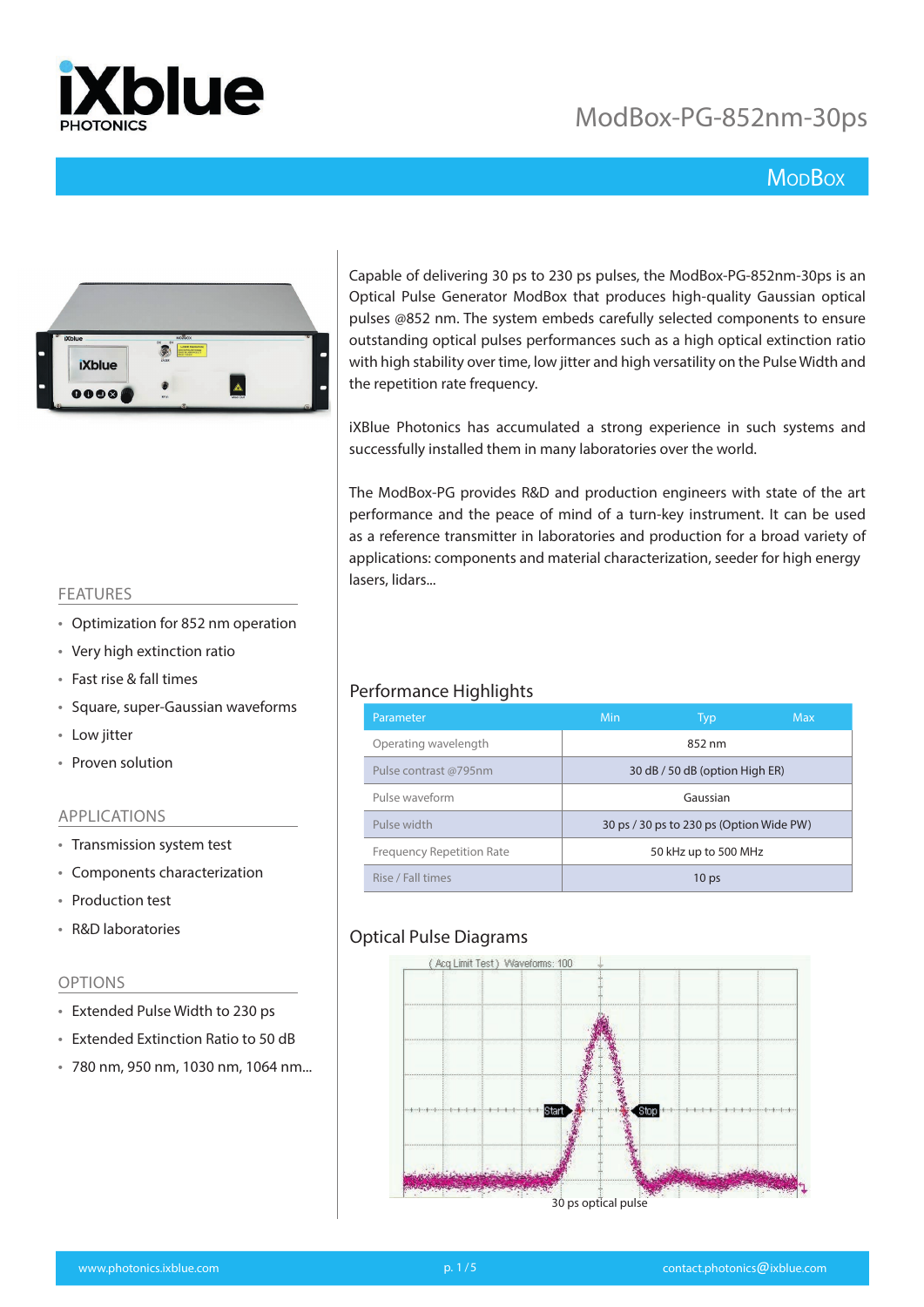

## **Mo<sub>D</sub>Box**

### Functional Block Diagram



The ModBox-PG integrates the new Smart Interface which allows control for the full system:

- a temporal pulse block based on a modulators set to ensure a very high optical pulse extinction ratio over a large optical bandwidth,
- an automatic modulator bias control circuitry to garantee high extinction ratio stability over long periods of time,
- the Electrical Pulse Generator with a flexible Frequency Repetition rate and fixed pulse width at 30 ps,
- a CW laser.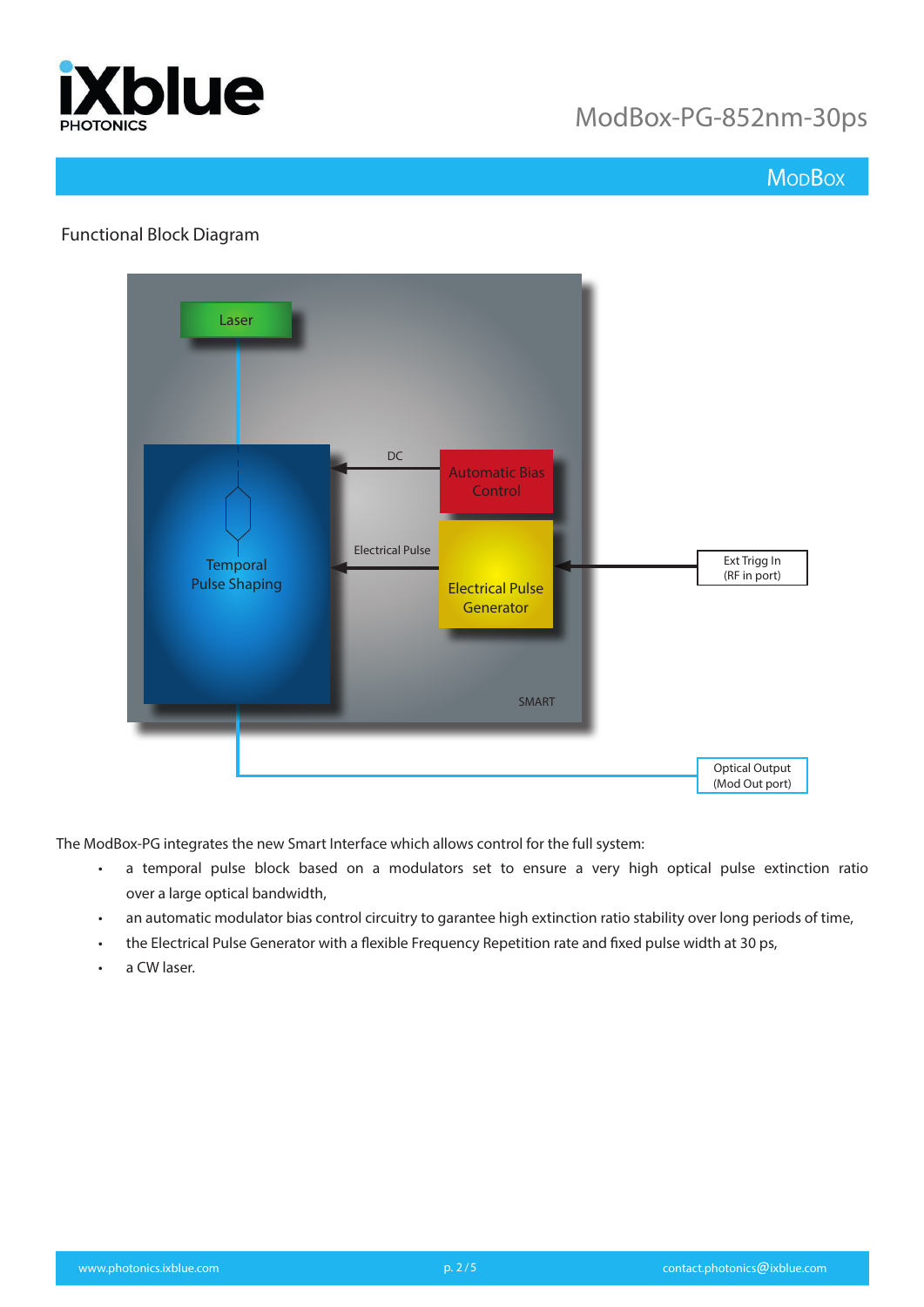

## **MoDBox**

### Electrical Input Specifications - Trigger In Characteristics User supplied, not a ModBox specification

| Parameter                     | Symbol                   | <b>Condition</b>         | <b>Min</b>                                   | Typ                      | <b>Max</b> | Unit. |
|-------------------------------|--------------------------|--------------------------|----------------------------------------------|--------------------------|------------|-------|
| Signal type                   | -                        | $\overline{\phantom{a}}$ | Square clock for enhanced jitter performance |                          |            |       |
| Input level                   | $\overline{\phantom{a}}$ | 50 $\Omega$              | 300                                          | $\overline{\phantom{a}}$ | 500        | mVpp  |
| <b>FRR</b><br>Frequency range | Adjustable               | 50 k                     | $\overline{\phantom{a}}$                     | 500                      | MHz        |       |
|                               |                          | Optimized range          | 100                                          | $\overline{\phantom{a}}$ | 300        | MHz   |

### Optical Output Specifications

| Parameter                      | Symbol                   | Condition                    | Min                      | Typ                      | <b>Max</b>               | Unit       |
|--------------------------------|--------------------------|------------------------------|--------------------------|--------------------------|--------------------------|------------|
| Operating wavelength           | λ                        |                              | 852 nm                   |                          |                          |            |
| Line-width                     | Δλ                       |                              | $\overline{a}$           | $\mathbf{1}$             |                          | <b>MHz</b> |
| Output pulse shapes            | $\overline{\phantom{a}}$ |                              | Super-Gaussian to Square |                          |                          |            |
| Pulse width                    |                          | <b>Fix</b>                   | $\overline{\phantom{a}}$ | 30                       |                          | ps         |
|                                | <b>PW</b>                | With option Wide Pulse Width | 30                       | $\overline{\phantom{a}}$ | 230                      | ps         |
| Frequency repetition rate      | <b>FRR</b>               | Adjustable                   | 50 k                     | ٠                        | 500 M                    | Hz         |
|                                |                          | Optimized range              | 100                      | ٠                        | 300                      | MHz        |
| Rise time / Fall time          | $t/t_f$                  | 20 % - 80 %                  | 10 <sup>°</sup>          | $\overline{\phantom{a}}$ | 15                       | ps         |
|                                |                          | ModBox-PG-852nm-30ps-30dB    | 28                       | 30                       | $\overline{\phantom{0}}$ | dB         |
| Pulse extinction ratio @852 nm | <b>SER</b>               | ModBox-PG-852nm-30ps-50dB    | 40                       | 50                       | ٠                        | dB         |
| Extinction ratio stability     | $\triangle$ SER          | Over 12 hours                |                          | $\overline{\phantom{a}}$ | $\mathbf{1}$             | %rms       |
| Polarisation extinction ratio  | PER                      |                              | 19                       | 20                       | ÷,                       | dB         |
| Peak optical power             | <b>OP</b>                | ModBox-PG-852nm-30ps-30dB    | 10                       | 12                       |                          | dBm        |
|                                |                          | ModBox-PG-852nm-30ps-50dB    | 3                        | 5                        |                          | dBm        |
| Optical return loss            | ORL                      |                              | 40                       | ۰                        |                          | dB         |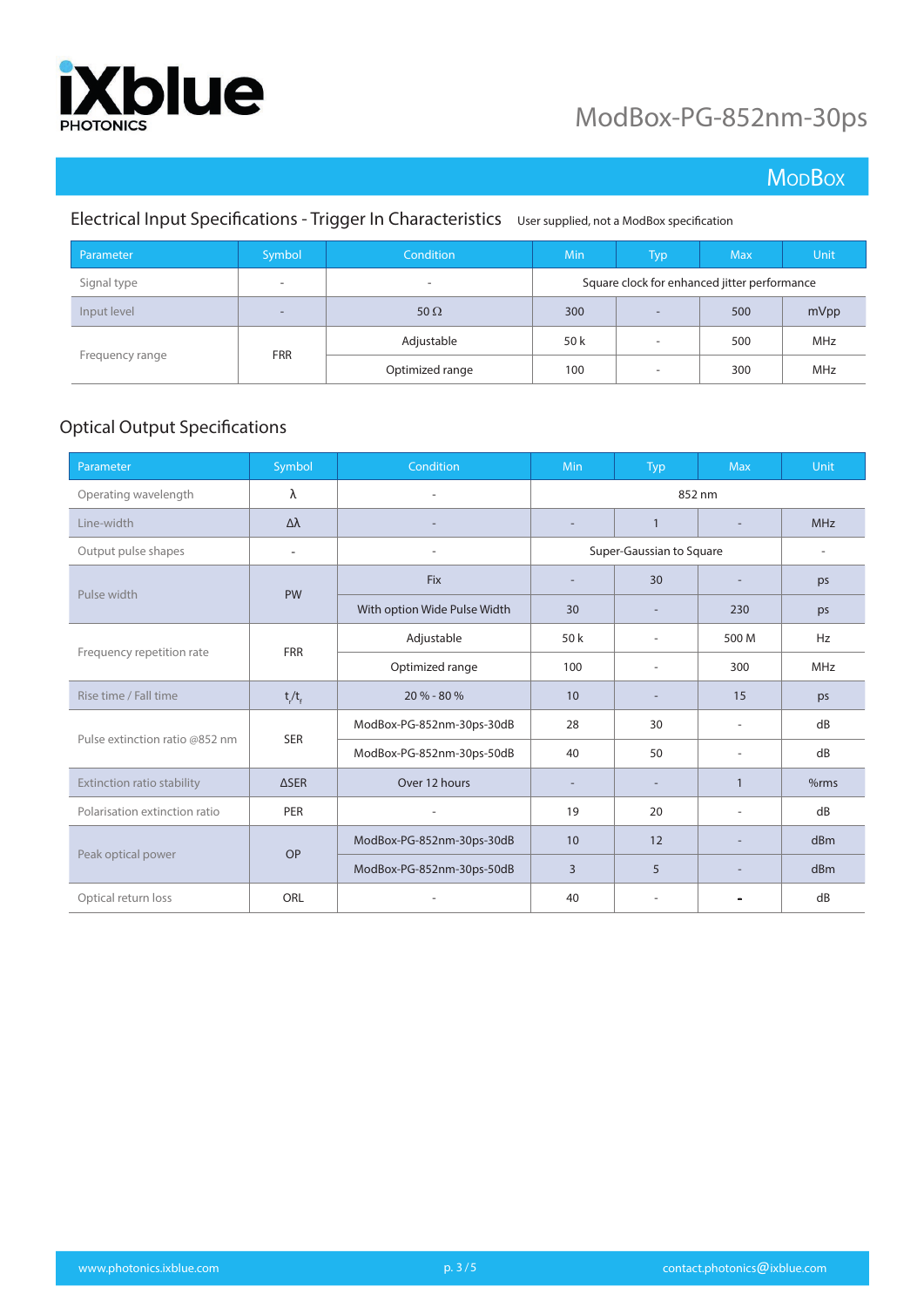

## **Mo<sub>D</sub>Box**

#### ModBox Electrical and Optical Outputs

The following equipment was used to obtain below results :

- ModBox-PG with built-in Pulse generator
- Oscilloscope Agilent 86100B or Tektronix CSA 8000

ModBox Electrical and Optical Outputs



30 ps - Pulse Width / Rise Time 30 ps - Pulse Width / Jitter



30 ps - Pulse Width - FRR tunable



SER stability from ModBox-PG-852nm-30ps-30dB SER stability from ModBox-PG-852nm-30ps-50dB